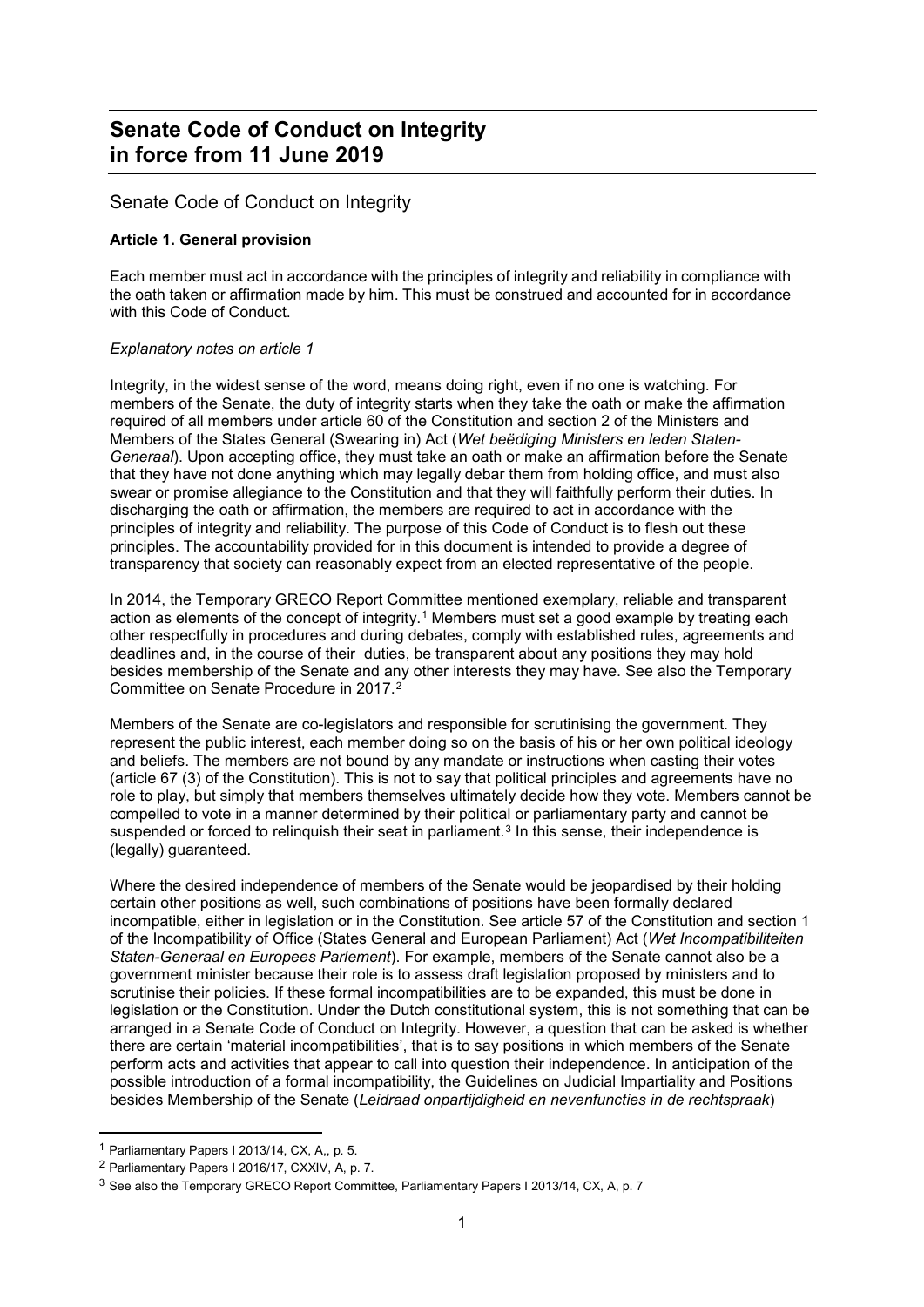currently discourage judges from being members of the Senate or the House of Representatives of the States General. Conversely, it can be noted that simultaneously being a member of the Senate and the judiciary is at odds with the desired separation of powers. Such a combination of positions is therefore also undesirable from the perspective of the Senate. GRECO therefore discourages this.

A separate case is the situation where members of the Senate perform consultancy work for the government. This may involve advising a minister, but also advising officials working directly under the minister's responsibility. A member of the Senate who is also a civil servant in a government ministry is automatically given leave of absence from that position (section 3 of the Incompatibility of Office (States General and European Parliament) Act). After all, it is undesirable for someone to be subordinate to a minister in one capacity and have to scrutinise that same minister in another capacity. This indicates that there may be a tension between consultancy work for the government and Senate membership, even if there is no formal incompatibility. It is crucial that members' consultancy work does not jeopardise their ability to scrutinise the actions of government independently. This will not usually be the case if a government minister informally consults a member of the Senate. However, if that minister or his ministry formally commissions a member of the Senate to act as consultant, it will be fairly hard for that member to maintain the appearance of being independent. This is particularly so if the advice is intended to result in legislative proposals which the person concerned will in due course have to assess in his or her capacity as member of the Senate. Members who are asked to perform consultancy work for the government, either personally or as a member of an advisory committee, are therefore discouraged from doing so.

## **Article 2. Dealing with interests**

- **1.** Each member must make allowance for the interests he has other than in his capacity as member of the Senate and must ensure that these interests do not result in the improper performance of his duties. A member must also refrain from acts and activities that indicate an apparent conflict of interest.
- **2.** A member who submits a written contribution or addresses a meeting must disclose any interests that could reasonably be of relevance in the context of the discussion of the agenda item.

#### *Explanatory notes on article 2*

Members of the Senate are part-time politicians who generally hold other positions elsewhere in society, in addition to their membership of the Senate. They are therefore at the very heart of society and have a different perspective on legislative proposals and policies from members of the House of Representatives, who are full-time politicians. This partly explains the added value of the Senate. However, the other side of the coin is that it is precisely because they hold a variety of positions that members of the Senate may become involved in social discussions about actual or apparent conflicts of interest. *Having* certain interests is not in itself a problem; what is important that members of the Senate *deal with* such interests prudently and with integrity.

Paragraph 1 of article 2 of this Code of Conduct states that members must make allowance for the interests they have other than in their capacity as member of the Senate and must ensure that these interests do not result in the improper performance of their duties. Pursuant to the second sentence of paragraph 1, members must also refrain from acts and activities that indicate an *apparent* conflict of interest. The term 'improper' in paragraph 1 indicates that a conflict of interest requires more than merely having an interest in a general sense in certain decisions. In other words, members of the Senate also pay taxes and are entitled to social benefits, but that does not mean that they also have a particular interest in parliamentary decision-making on these subjects. It follows that there is no conflict of interest if members of the Senate only stand to benefit from certain decisions as a member of the general public or a broad category of people. A member of the Senate must really have a *specific individual interest*, which clearly exceeds that of other members of society.

In many cases, the specific interest mentioned above will be professional rather than personal. In other words, the interest will be linked to the position held by the person other than in his capacity as member of the Senate. If this could reasonably be thought to give rise to an apparent conflict of interest, a member should, in principle, refrain from dealing with a dossier, speaking at a meeting or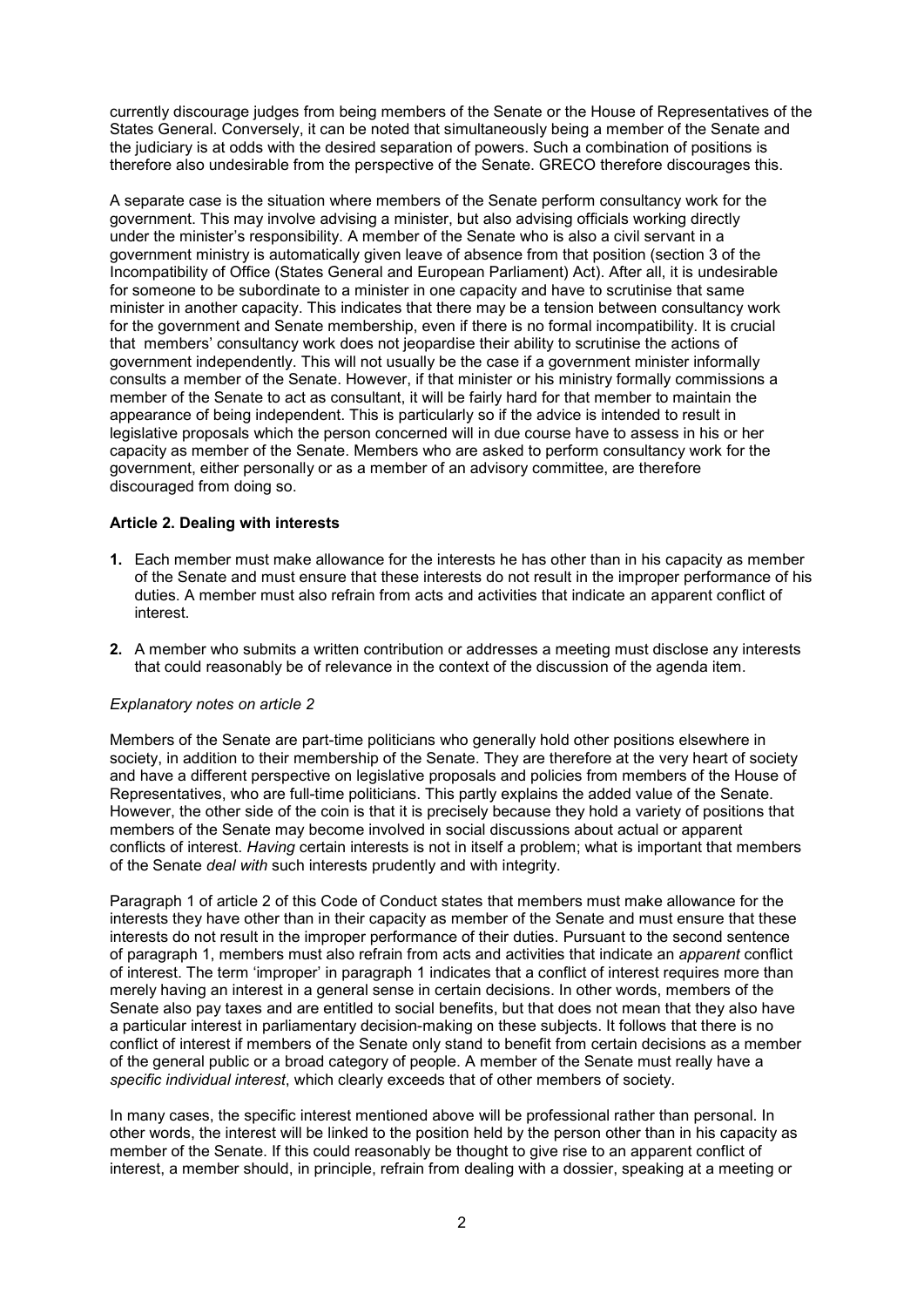submitting a written contribution. This can pose a problem for small parliamentary parties; they should in any event act in accordance with paragraph 2 (see below).

If a member of the Senate – or the organisation for which the member works – stands to gain a material advantage from a particular decision-making process and the member is involved in that process, there is a greater likelihood that this will be assumed to create an apparent conflict of interest. However, there may also be an actual or apparent conflict of interest in relation to specific *intangible* interests. In accordance with the second sentence of paragraph 1, the question is always whether certain actions or activities of a member give rise to an apparent conflict of interest, regardless of what interests are involved, whether they be professional or personal, tangible or intangible.

An apparent conflict of interest as referred to in the second sentence of paragraph 1 of article 2 must be assessed by reference to the criterion of reasonableness. The English talk about a 'reasonable member of the public' in this context. Here, this would be a notional, critical observer of the actions and activities of members of the Senate. The question that members must always ask themselves is whether such a reasonably thinking person would judge that there is an actual or apparent conflict of interest in a specific case. The answer to that question will differ from case to case and from time to time. As the Temporary GRECO Report Committee noted previously, 'What is or is not still morally acceptable cannot be decided once and for all by a central authority and should instead be the outcome of an ongoing debate.[4](#page-2-0) Article 2 of this Code of Conduct therefore necessarily adopts an open standard, as is also the case in private law with criteria such as 'reasonableness and fairness' or 'good employment practices'. Paragraph 2 of article 2 is about making known specific interests which could reasonably be judged of importance in the context of discussion of a particular subject. The provision is intended to encourage prudence in relation to private interests and to promote openness and accountability. If, for example, the organisation for which a member works has advised on a bill or been involved in it in some other way in its preliminary stage, it is advisable to report this in the written stage even if the member was not personally involved. After all, although the member concerned has disclosed his position with the advisory organisation in accordance with article 6 of this Code of Conduct, this does not in itself make clear that the organisation concerned played a role in the bill. Disclosure of interests in the written stage should take place in the committee meeting, so that this can be recorded in the list of decisions of the relevant meeting.

A disclosure of interests that could reasonably be deemed of interest in the context of dealing with the agenda item in question does not imply any kind of 'confession' about a conflict of interest. On the contrary, such a disclosure can indicate what the interests are and how they do not impinge on each other in this case. It should also be noted in this context that disclosing relevant interests is of particular importance in the case of small parliamentary parties. After all, where there is an actual or apparent conflict of interest, they often do not have sufficient members to designate another spokesperson to deal with a particular dossier.

## **Article 3. Dealing with third parties**

Members of the Senate must guard against improper influence in their contacts with third parties. They must observe transparency with regard to these contacts.

#### *Explanatory notes on article 3*

Contacts with third parties (including lobbyists) are part and parcel of the work of members of the Senate. One of their essential duties is, after all, to take account of the views of the various groups in society and organisations that will be affected by future legislation. It is up to the parliamentary parties and individual members to decide with which third parties they wish to keep in contact. They must also decide as they see fit and on their own responsibility whether and, if so, how they will use the information they obtain from these contacts in their parliamentary work.<sup>[5](#page-2-1)</sup> Contacts with third parties are therefore certainly not discouraged. However, members of the Senate are not an extension of groups and organisations. They make their own decisions of their own free will, without being bound by instructions. This is certainly true as regards information that comes from

<span id="page-2-0"></span> <sup>4</sup> Parliamentary Papers I 2013/14, CX, A,, pp. 9-10.

<span id="page-2-1"></span><sup>&</sup>lt;sup>5</sup> See also the Temporary GRECO Report Committee, Parliamentary Papers I 2013/14, CX, A, p. 15.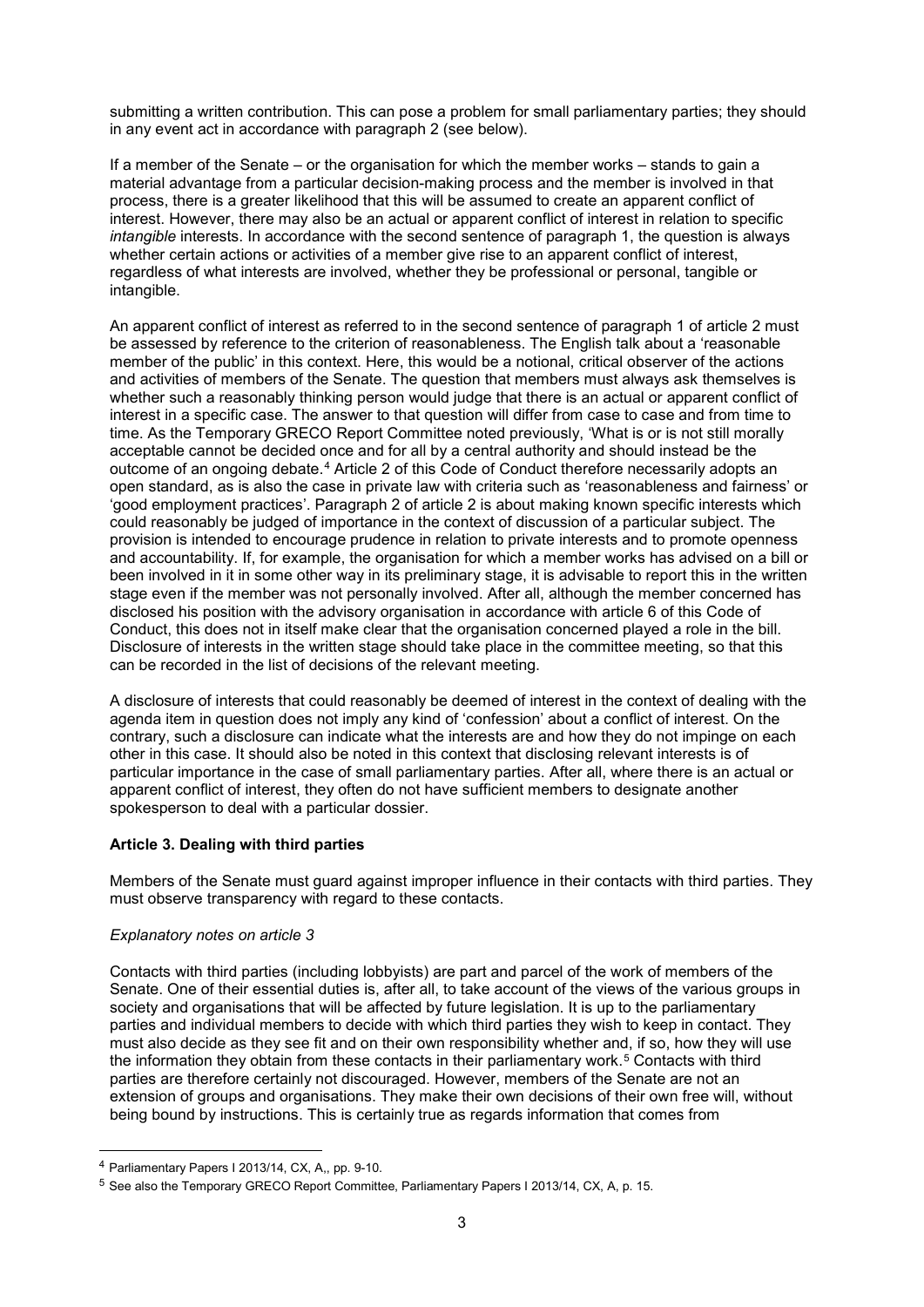professional - and therefore paid - lobbyists (specialised lobbying firms or in-house staff of a company or civil society organisation).

Members of the Senate can also be expected to be transparent about their contacts with third parties. That does not mean that all these contacts must be registered and made public. Such a lobby register (active transparency) would not be feasible given the sheer number of members' contacts with third parties. However, it does mean that members, when asked, should be open about what contacts they have had with third parties about certain dossiers (passive transparency).

#### **Article 4. Gifts**

A register is kept at the Secretariat in which members must enter any gifts worth more than  $€50$ received by them in their capacity as member of the Senate no later than one week after receipt of the gift. This register is available for public inspection.

#### *Explanatory notes on article 4*

The phrase 'in their capacity as member of the Senate' does justice to the fact that members of the Senate are not full-time politicians. It follows that gifts they receive in the course of their other activities, in other words other than as a member of the Senate, are not covered by the provision.

The term 'gift' should be interpreted broadly. This includes not only bottles of wine, books, Christmas hampers and bouquets of flowers, but also, for example, overnight hotel stays and dinners. No maximum amount has been set for such gifts; the only rule is that everything above €50 must be disclosed. It is up to the members themselves to judge what they still find justified. Members should also be alert to the fact that gifts (for example, from lobbyists) may create an apparent conflict of interest as referred to in article 2 of this Code of Conduct.

The gift register can be consulted on the Senate's website. Gifts received are also shown in the individual biographies of the members.

## **Article 5. Foreign travel**

A register is kept at the Secretariat in which the members list any trips abroad made in their capacity as members of the Senate at the invitation and expense of third parties, at the latest one week after returning to the Netherlands. This register is available for public inspection. A trip abroad must be reported to the Secretariat, but will not be included in the public register if this might jeopardise the security of the member concerned.

#### *Explanatory notes on article 5*

This provision only concerns travel at the invitation and expense of third parties. It does not apply to journeys undertaken in the course of normal parliamentary work, such as trips connected with international parliamentary assemblies, interparliamentary meetings, working visits by the Senate and the like. It is precisely because these journeys are part of normal parliamentary work that they already receive ample publicity through reports on the Senate's website.

The travel register can be consulted on the Senate's website. Trips made are also shown in the individual biographies of the members. In exceptional cases, for reasons of security, it may be decided not to show a particular trip in the travel register. This trip must then be reported to the Secretariat. It is recommended that the confidential counsellor referred to in article 12 be consulted on such a matter.

#### **Article 6. Disclosure of positions besides membership of the Senate and other relevant interests**

**1.** In accordance with the Remuneration (Members of the Senate) Act (*Wet vergoedingen leden Eerste Kamer*), each member must disclose any positions besides membership of the Senate by submitting a list to the Secretariat. This list must also contain a brief description of the positions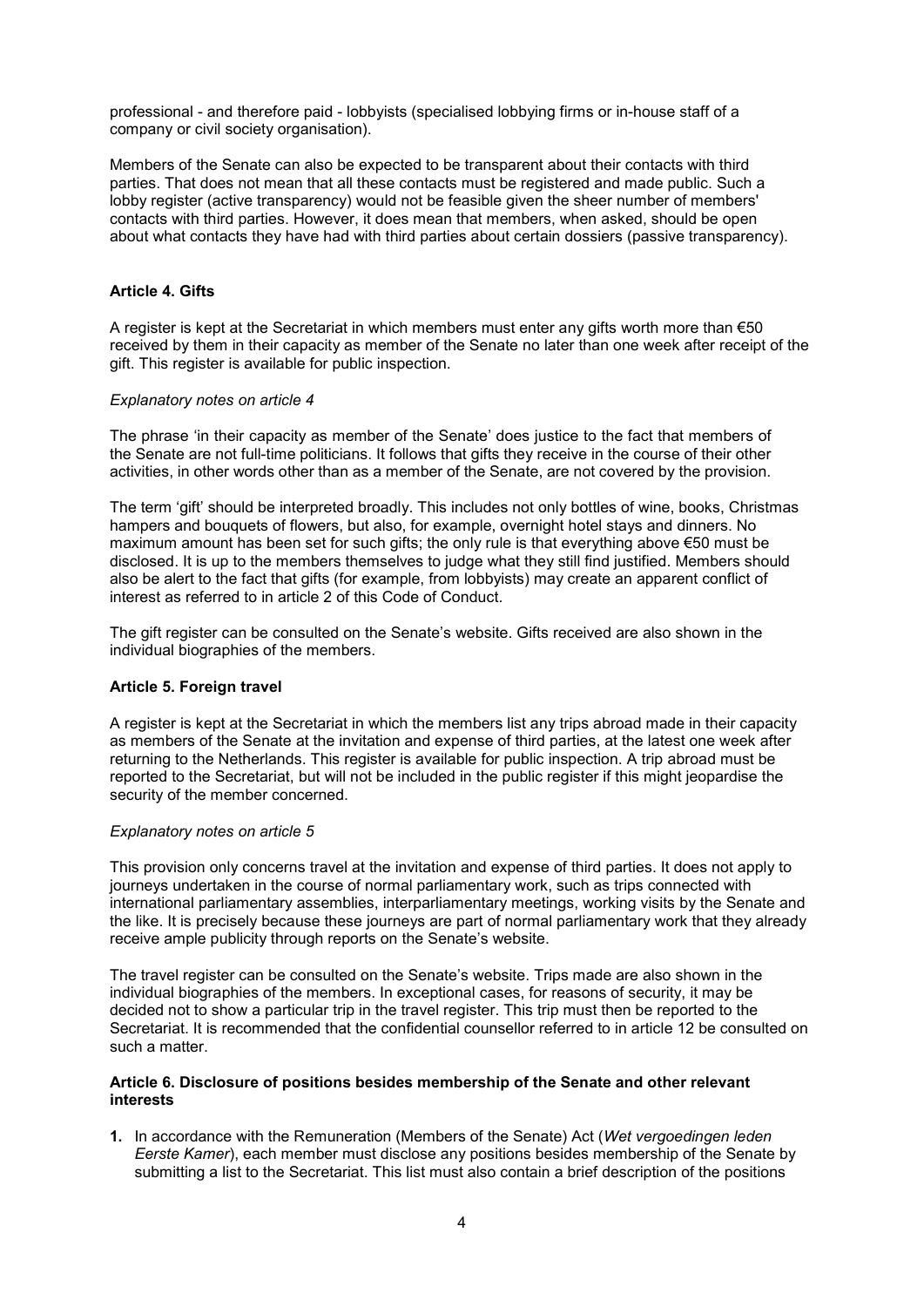which the member holds and the organisation for which the member works.

- **2.** If the member works as a consultant, he must also specify the sector in which he provides the consultancy services.
- **3.** When submitting the statement referred to in paragraph 1, the member must indicate whether the positions are remunerated or unremunerated.
- **4.** In addition to paragraph 1, each member must also submit to the Secretariat a statement of interests that can reasonably be considered relevant, but cannot be designated as a position besides membership of the Senate. These interests must be disclosed in the same way, except where the security or privacy of the persons concerned dictates otherwise.

#### *Explanatory notes on article 6*

Section 3b of the Remuneration (Members of the Senate) Act (*Wet vergoedingen leden Eerste Kamer*) requires members of the Senate to disclose their positions besides membership of the Senate (i.e. business or employment activities unconnected to their duties as members of the Senate) by submitting a statement to the Secretariat. The listed positions are posted on the Senate's website. In many cases, however, simply listing the position provides too little information about what it entails. That is why paragraph 1 of this article provides that members, after listing the position, must also briefly describe their work and the organisation for which they work. In the case of consultancy work in particular, a member must state the sector in which he provides consultancy services (article 6, paragraph 2).

The brief description of the work and the organisation may be omitted only if the nature of the position is sufficiently clear from the job title. This exception must be narrowly interpreted; in principle, it is not sufficient for members to simply list the position.

Paragraph 3 obliges members to state whether their positions besides membership of the Senate are remunerated or unremunerated.

Paragraph 4 is a residual provision concerning interests that can reasonably be considered relevant, but cannot be regarded as positions besides membership of the Senate performed in addition to duties as a member of the Senate. It is desirable that they be disclosed on the same basis as such positions besides membership of the Senate, and it is for the members themselves to decide whether a specific interest can reasonably be considered relevant. There is no exhaustive list of such interests. For example, previous jobs, rights to reinstatement or substantial interests in a business may reasonably be considered relevant in certain circumstances. After all, such interests may sometimes create an apparent conflict of interest as referred to in article 2

Interests reasonably considered relevant are, in principle, made public in the same way as positions besides membership of the Senate. They are therefore posted on the Senate's website. An exception is made if this would jeopardise the security or privacy of those involved. Often this will be about the security or privacy of persons other than the members themselves, for example their partners or family members. Just as in the case of article 5, the circumstances must be determined objectively. If that is the case, the relevant interest will be reported to the Secretariat, but will not be made public. It is recommended that the confidential counsellor referred to in article 12 should be consulted on such matters.

#### **Article 7. Secrecy with regard to plenary meetings held in private**

- **1.** Secrecy must be observed with regard to proceedings in plenary meetings held in private.
- **2.** The secrecy must be observed by those present at the meeting and by all who have knowledge of the subject matter of the meeting or the documents, until such time as the Senate lifts the duty of secrecy.
- **3.** The duty of secrecy may be lifted by the Senate at a meeting held in private.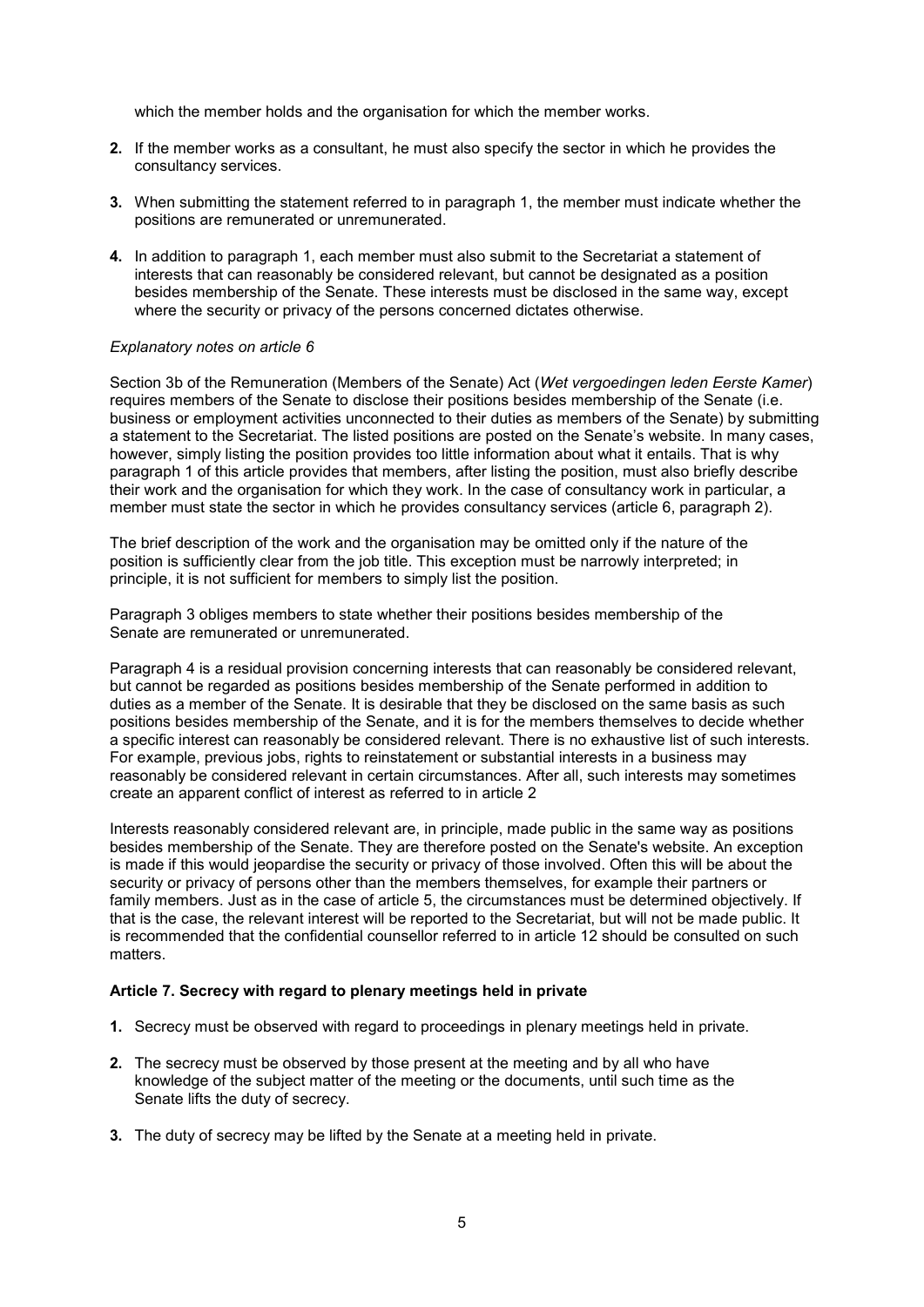## **Article 8. Secrecy with regard to committee meetings held in private**

- **1.** Secrecy must be observed with regard to proceedings in a committee meeting held in private, with the exception of matters stated by the committee in its report.
- **2.** The secrecy must be observed by those present at the meeting and by all who have knowledge of the subject matter of the meeting or the documents, until such time as the committee lifts the duty of secrecy.
- **3.** The duty of secrecy may be lifted by the committee at a meeting held in private.

## **Article 9. Confidential documents**

- **1.** Each member of the Senate must observe confidentiality about the content of a document which the Senate has classified as confidential or which is intrinsically confidential.
- **2.** A register of confidential documents received by the Senate or by its committees is kept at the **Secretariat**

#### **Article 10. Compliance with the Code of Conduct**

- **1.** The Internal Committee oversees compliance with this Code of Conduct and rules on its interpretation.
- **2.** At the request of one or more members of the Senate or on its own initiative, the Internal Committee may assess whether a member of the Senate has complied with articles 1 to 6 in a specific case. The Internal Committee may make recommendations in this regard.
- **3.** The Internal Committee will make no ruling until it has given the member or members concerned the opportunity to be heard.
- **4.** If the member or members concerned do not agree with the ruling of the Internal Committee, they may apply within two weeks, through the intermediary of the Committee of Senior Members, for a decision on the matter by the Senate. The Senate either upholds or dismisses the ruling of the Internal Committee. No deliberations are held on the ruling.
- **5.** Once the ruling of the Internal Committee has become final, it will be made public.
- **6.** If the assessment referred to in paragraph 2 concerns a member of the Internal Committee itself, this member will be replaced by the member who has the longest record of service in the Senate; if two or more members have the same length of service, the eldest in age will take precedence.

#### *Explanatory notes on article 10*

As already noted in the explanatory notes on article 1, members of the Senate should ideally do right even when no one is watching. Nonetheless, some form of supervision of compliance with this Code of Conduct is desirable. First of all, members may be expected to be amenable to being called to account for their actions by their fellow members, even if they are from other parliamentary parties within the Senate. In this way, integrity issues related to compliance with this Code of Conduct can in many cases be resolved within or among the parliamentary parties. This was also the view of the Temporary GRECO Report Committee in 2014.<sup>[6](#page-5-0)</sup> Second, it is only right that a body should be designated with formal task of supervision. That role is entrusted to the Internal Committee.

The Internal Committee consists of the President and the two Vice Presidents of the Senate (article 14 of the Rules of Procedure). As it is responsible for safeguarding the interests and reputation of the Senate as an institution, it is a suitable body for monitoring compliance with this Code of Conduct. Members may ask the Internal Committee for a ruling on their actions or those of other members as regards compliance with the rules and principles set out in articles 1 to 6 of this Code of Conduct, i.e.

<span id="page-5-0"></span> <sup>6</sup> Parliamentary Papers I 2013/14, CX, A, p. 18.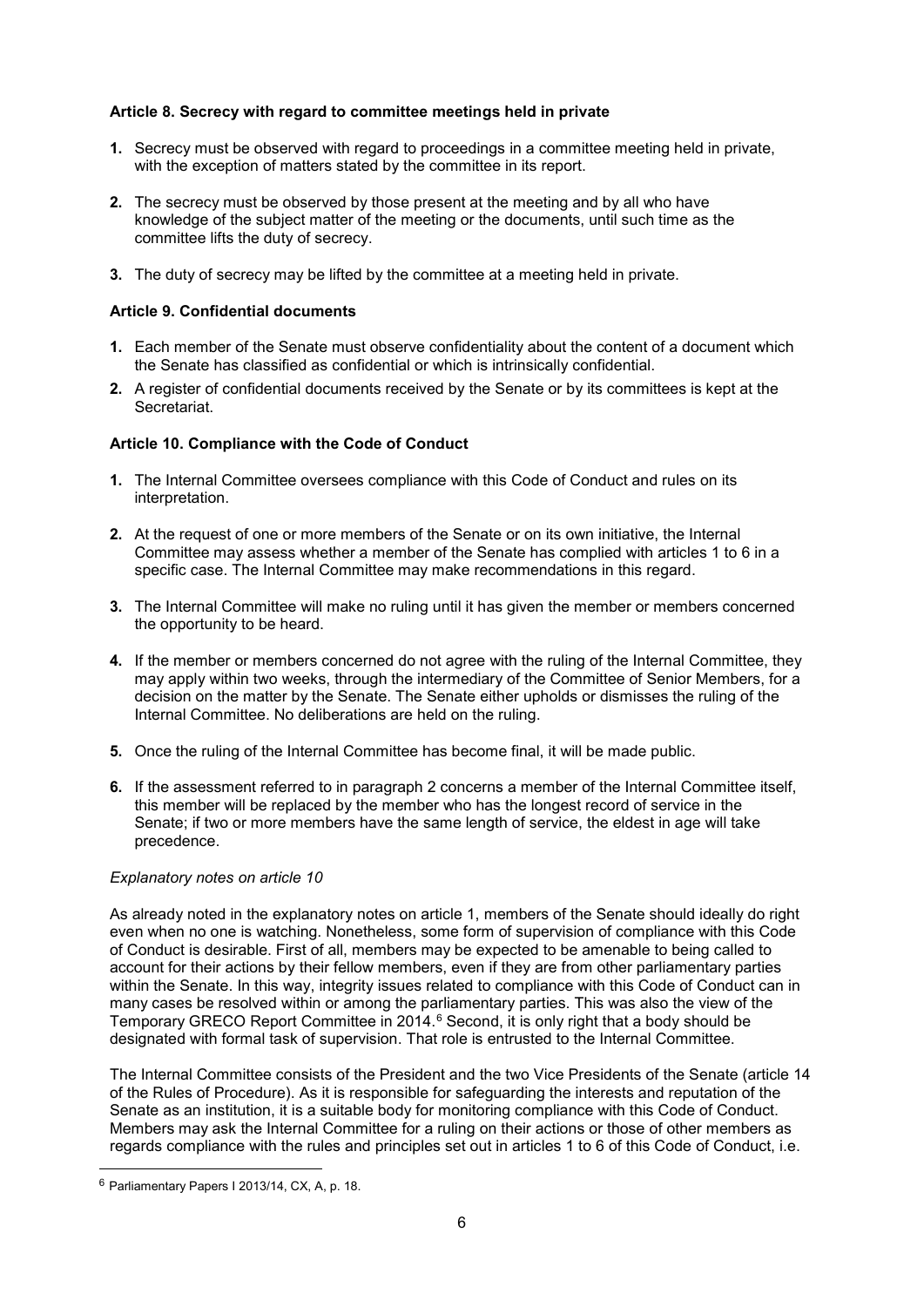the general provision and the provisions on dealing with interests, dealing with third parties, travel, gifts and disclosure of positions besides membership of the Senate and other relevant interests. Generally, members who have in some way attracted negative publicity will themselves ask for a ruling. The chair of the parliamentary party to which such a member belongs may also do this. Where appropriate, the Internal Committee may, on its own initiative, give a ruling if it judges this to be necessary in the interests of the Senate and its reputation. The Internal Committee may, if desired, consult external experts on such matters. Paragraph 2 of article 10 does not preclude a member from asking the Internal Committee, in the interests of the Senate, to assess whether a member of another parliamentary party has complied with this Code of Conduct. In such a case, it is reasonable to expect the member making the request to have first raised such concerns with the member of the other parliamentary party personally. The latter is, of course, immediately informed if a request for a ruling is made.

The Internal Committee will make no ruling until it has given the member or members concerned the opportunity to be heard. It may issue recommendations with its ruling. The decision to have the Internal Committee make recommendations rather than impose sanctions was made deliberately. Formal sanctions such as full or partial suspensions or disqualification from membership of the Senate are incompatible with the free mandate of the members, as enshrined in the Constitution. Moreover, the main purpose of a ruling by the Internal Committee is to gain more clarity about the interpretation of the provisions of this Code of Conduct, which must necessarily use open standards on certain points. Making recommendations is better suited to this objective than imposing sanctions, which also, by the way, entail the risk of politicisation. A recommendation does not have to be limited to the member or members concerned; the Internal Committee may also find that the Code of Conduct is unclear or has gaps in some respects and recommend that the Senate remedy these problems.

Paragraph 4 enables the member or members concerned to request a decision from the Senate within two weeks on the ruling of the Internal Committee. This is done through the intermediary of the Committee of Senior Members, where it is still possible for the case to be resolved amicably. If the matter is nevertheless submitted to the Senate, it merely carries out a marginal review of the ruling. The Senate does not therefore deliberate; it simply upholds or overturns the ruling. The ruling of the Internal Committee may be overturned only it is manifestly unreasonable.

When the actions of a member of the Senate attract negative publicity, it is important to clarify whether or not the member concerned has complied with this Code of Conduct. It follows that it is also important for the ruling of the Internal Committee on this matter to be made public. That is done pursuant to paragraph 5 once the ruling has become final, that is once the two-week appeal period has passed unused or after the Senate has reached its decision as referred to in paragraph 4; until then no communications are made about the ruling. The purpose of publication is to make clear not only to those directly concerned but also to the press and public whether there has been non-compliance with the Code of Conduct. The rulings of the Internal Committee can be publicised by posting them on the Senate's website. It is advisable to create a specific page on which all rulings can be easily consulted. Paragraph 6 contains a provision for cases where the assessment of whether there has been compliance with this Code of Conduct concerns a member of the Internal Committee itself. Such a member may not then participate in the assessment and must be replaced. Replacement takes place on the basis of length of service and thereafter possibly on the basis of seniority.

#### **Article 11. Breach of secrecy**

- **1.** The Internal Committee may propose to the Senate that a member who does not observe the secrecy or confidentiality referred to in articles 7, 8 and 9 be excluded from all meetings of one or more committees for a maximum of one month.
- **2.** The Internal Committee may also propose to the Senate that a member as referred to in paragraph 1 be excluded from accessing confidential documents for a period not exceeding the remainder of the parliamentary term.
- **3.** A proposal as referred to in paragraphs 1 and 2 will not be made until after the Internal Committee has given the member concerned the opportunity to be heard.